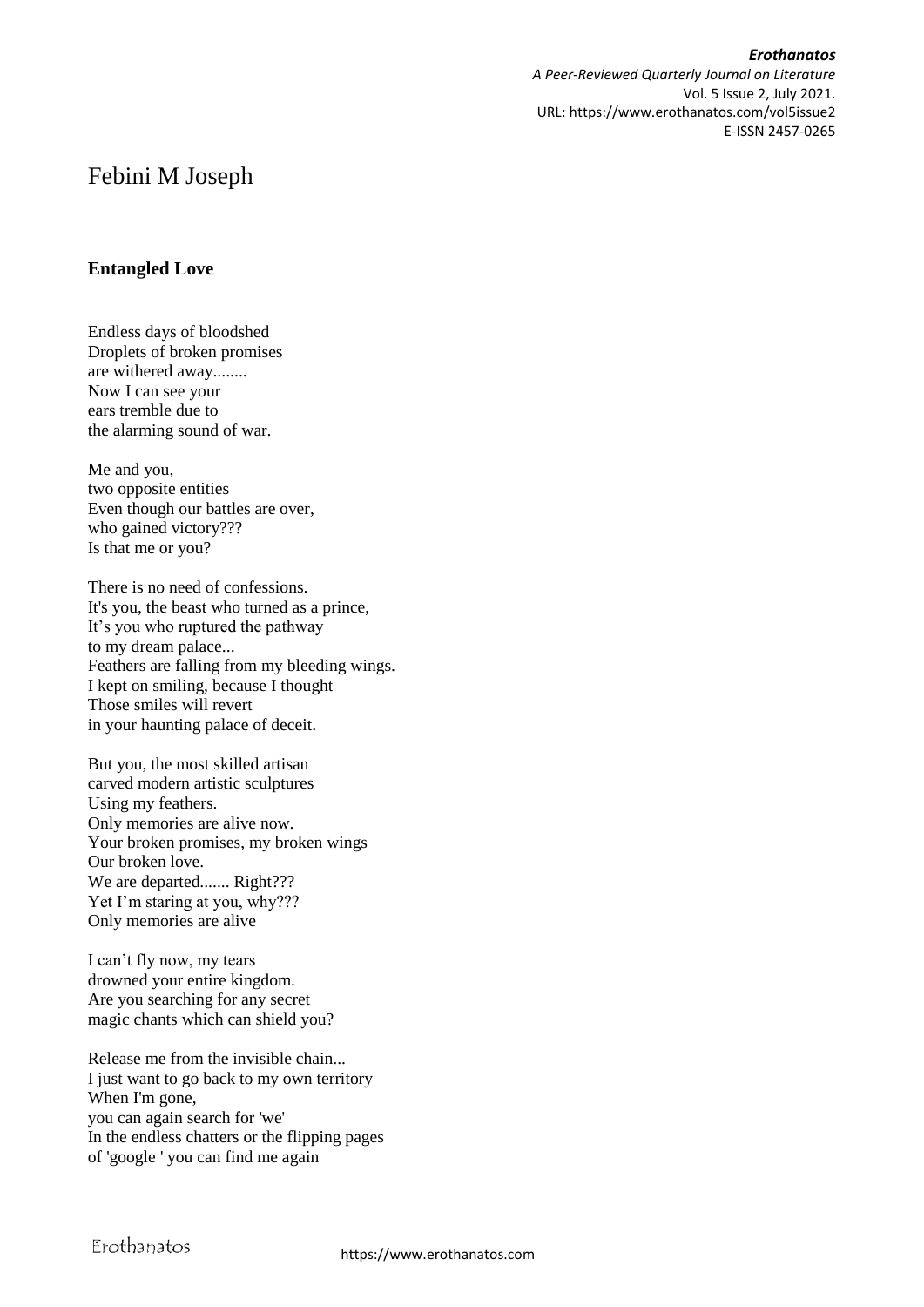When you set me free I want to fly through the endless horizon.... Again........... the bloodsheds……. But now……. I can feel your voice That still makes me lost in the woods.

#### **Finger Prints of Rain**

I was sitting near the window When rain started its journey I was in despair singing a melody It was about my longing for love

I thought love is a healing I thought love is a healing It was yet another sorrow That completely changed me

The finger prints of rain reminded Me of my old love story One story that kindled fire One story that killed myself

The fingerprints may be Reminders from your side Let it Pour Let it be

## **Paranoid**

Into my wildest dreams That virus entered Day by day I felt weak and paralyzed This is not normal, I mumbled But who cares That red coloured parasite Was my love Which was eagerly waiting To inhabit another body